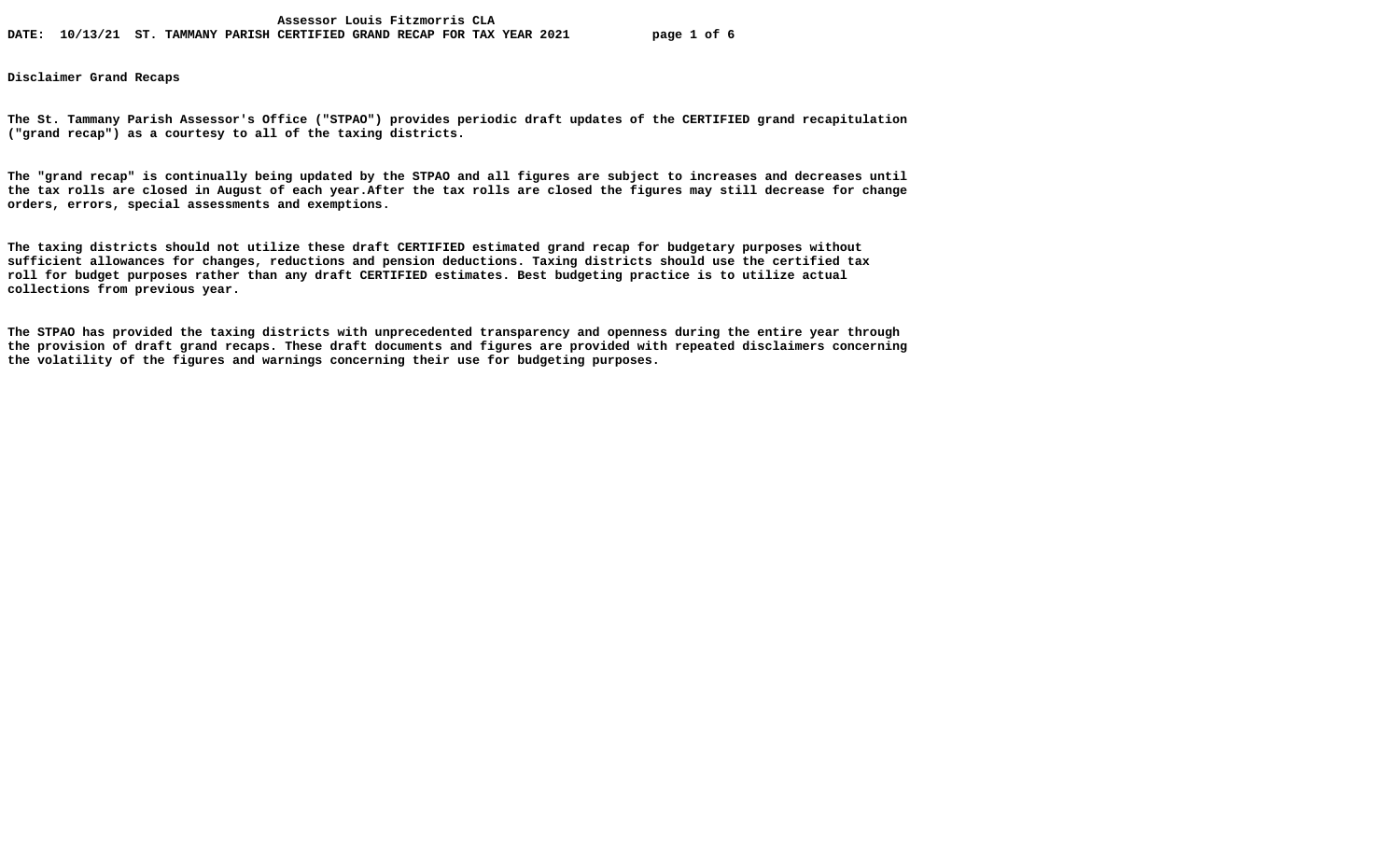| # Woodland<br>AV Public<br>Taxable<br># Tax<br># Homstd # Totally # Senior<br># Use Value<br>Acres<br>AV Real<br>AV Personal<br>AV Homestead<br>AV Total<br># Tax<br># Vets<br># Dis.<br>#<br>Service<br>Exemption Difference AV<br>Assessed<br>Estate<br>Property<br>Assessment Payers<br>Exempt<br>Exempt<br>Citizens<br>Free<br>Freeze<br>Freeze<br>Acres<br>274,787,360 150,288,340<br>245,099.6 2,532,921,270<br>542,094,715 2,415,902,255 2,957,996,970 143,258<br>74,173<br>4,633<br>13,986<br>3,645<br>927<br>2,415<br>339,652.7 410,691.2<br>% Business<br>Total<br>Total<br>Total<br>Total<br>% Business<br>Personal %<br>Tax<br>Net Revenue<br>Homestead<br>Total<br>Gross<br>Code<br>Description<br>Tax Value<br>Millage<br>Tax Revenue<br>After Pension<br>Expense<br>Tax Dollars<br>Taxpayers<br>Assessed Value<br>Real Estate Property Res<br>Parish-Wide Millages<br>Law Enforcement<br>\$26,912,929.83<br>\$26,912,929.83<br>\$6,035,649.75<br>\$32,948,579.58<br>143,258 2,957,996,970<br>2,415,902,255<br>16.52<br>14.37 69.11<br>$\mathbf{1}$<br>11.140<br>$\mathbf{2}$<br>16.52<br>69.11<br>School Debt Service<br>13.900<br>\$33,581,055.06<br>\$32,526,750.79<br>\$7,534,686.47<br>\$41,115,741.53<br>143,258<br>2,957,996,970<br>2,415,902,255<br>14.37<br>3<br>School Constitutional Tax<br>3.480<br>\$8,407,339.49<br>\$8,143,384.32<br>\$1,886,373.56<br>\$10, 293, 713.05<br>143,258 2,957,996,970<br>2,415,902,255<br>16.52<br>14.37 69.11<br>$\overline{\mathbf{4}}$<br>School Additional Support<br>\$10,678,286.48<br>\$10,343,033.08<br>\$2,395,920.56<br>\$13,074,207.04<br>143,258 2,957,996,970<br>2,415,902,255<br>16.52<br>14.37 69.11<br>4.420<br>5<br>School Maint. Operations<br>\$7,585,936.47<br>14.37 69.11<br>3.140<br>\$7,347,769.84 \$1,702,095.60<br>\$9,288,032.07<br>143,258 2,957,996,970<br>2,415,902,255<br>16.52<br>6<br>School Maint. Operations<br>32.410<br>\$78,299,405.01<br>\$75,841,131.30 \$17,568,577.27<br>\$95,867,982.28<br>143,258 2,957,996,970<br>2,415,902,255<br>16.52<br>14.37 69.11<br>School Additional Support<br>\$6,643,757.61<br>14.37 69.11<br>118<br>2.750<br>$$6,435,170.72$ $$1,490,958.12$<br>\$8,134,715.73<br>143,258 2,957,996,970<br>2,415,902,255<br>16.52<br>School Security SRO MHP<br>128<br>\$4,590,224.03<br>\$4,446,110.27<br>16.52<br>14.37 69.11<br>1.900<br>\$1,029,914.48<br>\$5,620,138.51<br>143,258 2,957,996,970<br>2,415,902,255<br>$7\phantom{.0}$<br>Florida Par. Juv. Center<br>\$6,643,757.61<br>\$1,490,958.12<br>\$8,134,715.73<br>16.52<br>14.37 69.11<br>2.750<br>\$6,435,170.72<br>143,258 2,957,996,970<br>2,415,902,255<br>8<br>Drainage Maintenance<br>14.37 69.11<br>1.690<br>\$4,082,888.99<br>\$3,954,702.54<br>\$916,401.29<br>\$4,999,290.28<br>143,258 2,957,996,970<br>2,415,902,255<br>16.52<br>Library<br>14.37 69.11<br>9<br>5.780<br>\$13,963,921.12<br>\$13,525,512.59<br>\$3,133,121.54<br>\$17,097,042.66<br>143,258 2,957,996,970<br>2,415,902,255<br>16.52<br>Assessment District<br>11<br>2.470<br>\$5,967,290.08<br>\$5,967,290.08<br>\$1,339,171.91<br>16.52<br>14.37 69.11<br>\$7,306,461.99<br>143,258 2,957,996,970<br>2,415,902,255<br>Public Health<br>12<br>1.690<br>\$4,082,888.99<br>\$3,954,702.54<br>\$916,401.29<br>\$4,999,290.28<br>143,258 2,957,996,970<br>2,415,902,255<br>16.52<br>14.37 69.11<br>Animal Shelter<br>\$1,884,408.84<br>\$1,825,246.24<br>\$422,833.52<br>\$2,307,242.36<br>14.37<br>69.11<br>100<br>0.780<br>143,258 2,957,996,970<br>2,415,902,255<br>16.52<br>Council On Aging/STARC<br>\$4,421,114.26<br>\$992,291.96<br>14.37 69.11<br>101<br>1.830<br>\$4,282,308.95<br>\$5,413,406.22<br>143,258 2,957,996,970<br>2,415,902,255<br>16.52<br>Coroner's Millage<br>69.11<br>104<br>3.100<br>\$7,489,301.39<br>\$1,680,421.27<br>\$9,169,722.66<br>143,258<br>2,957,996,970<br>16.52<br>14.37<br>\$7,254,168.68<br>2,415,902,255<br>Mosquito Dist 2<br>28<br>3.570<br>\$8,624,791.06<br>143,258 2,957,996,970<br>16.52<br>14.37 69.11<br>\$8,354,007.96<br>\$1,935,471.82<br>\$10,560,262.88<br>2,415,902,255<br>Tax District Millages<br>Alimony 1 (Parish Maint.)<br>2.750<br>\$4,849,732.29<br>\$4,697,193.11<br>\$1,187,986.21<br>\$6,037,718.50<br>109,899<br>2, 195, 473, 752<br>1,763,530,651<br>13.11<br>12.79 74.09<br>13<br>14<br>Alimony 2 (Parish Maint.)<br>1.370<br>\$893,750.90<br>\$865,828.85<br>\$150,969.08<br>\$1,044,719.98<br>33,359<br>762,523,218<br>652,371,604<br>26.34<br>18.91<br>54.74<br>15<br>Fire Dist 01<br>35.000<br>\$22,764,699.76<br>\$22,046,112.24<br>\$6,498,454.24<br>49,523<br>836,092,334<br>650,419,956<br>16.32<br>14.32 69.36<br>\$29, 263, 154.00<br>42<br>Fire Dist 02<br>20.620<br>\$5,552,073.11<br>\$5,378,624.52<br>\$935,657.67<br>314,636,682<br>9.39 77.94<br>\$6,487,730.78<br>10,133<br>269,256,686<br>12.67<br>34.950<br>14.27 71.93<br>16<br>Fire Dist 03<br>\$1,763,118.38<br>\$1,707,129.08<br>\$623,617.77<br>\$2,386,736.15<br>5,748<br>68,290,650<br>50,446,792<br>13.79<br>Fire Dist 04<br>26.000<br>\$16,673,504.63<br>\$16,152,078.21<br>\$3,004,096.98<br>27,619<br>756,833,262<br>641,288,647<br>16.33<br>14.18 69.49<br>17<br>\$19,677,601.61<br>18<br>Fire Dist 05<br>29.680<br>\$1,110,810.70<br>\$397,131.79<br>8.37 87.44<br>\$1,075,524.18<br>\$1,507,942.49<br>4,156<br>50,810,151<br>37,426,244<br>4.20<br>Fire Dist 06<br>20.120<br>\$653,016.93<br>\$632,209.42<br>\$256,263.88<br>\$909,280.81<br>45, 196, 146<br>9.86 86.93<br>19<br>3,289<br>32,456,113<br>3.21<br>Fire Dist 07<br>19.740<br>\$948,175.92<br>\$918,236.60<br>\$274,017.21<br>\$1,222,193.13<br>2.83<br>24.65 72.52<br>20<br>5,050<br>61,916,878<br>48,033,291<br>7.37 87.68<br>21<br>Fire Dist 08<br>32.250<br>\$1,399,596.05<br>\$1,355,086.28<br>\$518,182.04<br>\$1,917,778.09<br>4,450<br>59,467,229<br>43,398,304<br>4.95<br>22<br>Fire Dist 09<br>35.000<br>\$1,001,207.74<br>\$969,382.37<br>\$365,327.09<br>3,267<br>39,046,538<br>1.70<br>13.23 85.07<br>\$1,366,534.83<br>28,605,941<br>Fire Dist 11<br>\$1,775,904.66<br>39.04 49.55<br>24<br>40.300<br>\$1,720,080.10<br>\$423,108.24<br>\$2,199,012.90<br>2,929<br>54,566,643<br>44,067,110<br>11.41<br>25<br>Fire Dist 12<br>25.000<br>\$7,490,469.71<br>\$1,461,655.19<br>299,618,807<br>16.44 59.18<br>\$7,255,910.06<br>\$8,952,124.90<br>14,854<br>358,089,871<br>24.38<br>41<br>Fire Dist 13<br>28.710<br>\$3,647,446.61<br>\$3,533,602.13<br>\$577,699.47<br>\$4,225,146.08<br>5,180<br>147,167,512<br>127,044,434<br>25.87<br>13.77 60.36<br>32<br>Lighting Dist 1<br>4.050<br>\$204,312.59<br>\$197,824.45<br>\$72,273.26<br>14.27 71.93<br>\$276,585.85<br>5,748<br>68,290,650<br>50,446,792<br>13.79<br>33<br>Lighting Dist 4<br>3.890<br>\$153,986.81<br>14.16 75.38<br>\$351,764.35<br>\$340,511.47<br>\$505,751.16<br>11,252<br>130,007,927<br>90,427,699<br>10.46<br>44<br>Lighting Dist 6<br>2.090<br>\$43,658.48<br>\$159,076.86<br>3,815<br>$0.00$ 95.64<br>\$115,418.38<br>\$111,745.28<br>76,106,886<br>55,224,048<br>4.36<br>8.71 85.84 |    | DATE: 10/13/21 ST. TAMMANY PARISH CERTIFIED GRAND RECAP FOR TAX YEAR 2021 |       |              |              | page 2 of 6 |              |       |             |             |      |                |
|------------------------------------------------------------------------------------------------------------------------------------------------------------------------------------------------------------------------------------------------------------------------------------------------------------------------------------------------------------------------------------------------------------------------------------------------------------------------------------------------------------------------------------------------------------------------------------------------------------------------------------------------------------------------------------------------------------------------------------------------------------------------------------------------------------------------------------------------------------------------------------------------------------------------------------------------------------------------------------------------------------------------------------------------------------------------------------------------------------------------------------------------------------------------------------------------------------------------------------------------------------------------------------------------------------------------------------------------------------------------------------------------------------------------------------------------------------------------------------------------------------------------------------------------------------------------------------------------------------------------------------------------------------------------------------------------------------------------------------------------------------------------------------------------------------------------------------------------------------------------------------------------------------------------------------------------------------------------------------------------------------------------------------------------------------------------------------------------------------------------------------------------------------------------------------------------------------------------------------------------------------------------------------------------------------------------------------------------------------------------------------------------------------------------------------------------------------------------------------------------------------------------------------------------------------------------------------------------------------------------------------------------------------------------------------------------------------------------------------------------------------------------------------------------------------------------------------------------------------------------------------------------------------------------------------------------------------------------------------------------------------------------------------------------------------------------------------------------------------------------------------------------------------------------------------------------------------------------------------------------------------------------------------------------------------------------------------------------------------------------------------------------------------------------------------------------------------------------------------------------------------------------------------------------------------------------------------------------------------------------------------------------------------------------------------------------------------------------------------------------------------------------------------------------------------------------------------------------------------------------------------------------------------------------------------------------------------------------------------------------------------------------------------------------------------------------------------------------------------------------------------------------------------------------------------------------------------------------------------------------------------------------------------------------------------------------------------------------------------------------------------------------------------------------------------------------------------------------------------------------------------------------------------------------------------------------------------------------------------------------------------------------------------------------------------------------------------------------------------------------------------------------------------------------------------------------------------------------------------------------------------------------------------------------------------------------------------------------------------------------------------------------------------------------------------------------------------------------------------------------------------------------------------------------------------------------------------------------------------------------------------------------------------------------------------------------------------------------------------------------------------------------------------------------------------------------------------------------------------------------------------------------------------------------------------------------------------------------------------------------------------------------------------------------------------------------------------------------------------------------------------------------------------------------------------------------------------------------------------------------------------------------------------------------------------------------------------------------------------------------------------------------------------------------------------------------------------------------------------------------------------------------------------------------------------------------------------------------------------------------------------------------------------------------------------------------------------------------------------------------------------------------------------------------------------------------------------------------------------------------------------------------------------------------------------------------------------------------------------------------------------------------------------------------------------------------------------------------------------------------------------------------------------------------------------------------------------------------------------------------------------------------------------------------------------------------------------------------------------------------------------------------------------------------------|----|---------------------------------------------------------------------------|-------|--------------|--------------|-------------|--------------|-------|-------------|-------------|------|----------------|
|                                                                                                                                                                                                                                                                                                                                                                                                                                                                                                                                                                                                                                                                                                                                                                                                                                                                                                                                                                                                                                                                                                                                                                                                                                                                                                                                                                                                                                                                                                                                                                                                                                                                                                                                                                                                                                                                                                                                                                                                                                                                                                                                                                                                                                                                                                                                                                                                                                                                                                                                                                                                                                                                                                                                                                                                                                                                                                                                                                                                                                                                                                                                                                                                                                                                                                                                                                                                                                                                                                                                                                                                                                                                                                                                                                                                                                                                                                                                                                                                                                                                                                                                                                                                                                                                                                                                                                                                                                                                                                                                                                                                                                                                                                                                                                                                                                                                                                                                                                                                                                                                                                                                                                                                                                                                                                                                                                                                                                                                                                                                                                                                                                                                                                                                                                                                                                                                                                                                                                                                                                                                                                                                                                                                                                                                                                                                                                                                                                                                                                                                                                                                                                                                                                                                                                                                                                                                                                                                                                                                                                                      |    |                                                                           |       |              |              |             |              |       |             |             |      | Total<br>Acres |
|                                                                                                                                                                                                                                                                                                                                                                                                                                                                                                                                                                                                                                                                                                                                                                                                                                                                                                                                                                                                                                                                                                                                                                                                                                                                                                                                                                                                                                                                                                                                                                                                                                                                                                                                                                                                                                                                                                                                                                                                                                                                                                                                                                                                                                                                                                                                                                                                                                                                                                                                                                                                                                                                                                                                                                                                                                                                                                                                                                                                                                                                                                                                                                                                                                                                                                                                                                                                                                                                                                                                                                                                                                                                                                                                                                                                                                                                                                                                                                                                                                                                                                                                                                                                                                                                                                                                                                                                                                                                                                                                                                                                                                                                                                                                                                                                                                                                                                                                                                                                                                                                                                                                                                                                                                                                                                                                                                                                                                                                                                                                                                                                                                                                                                                                                                                                                                                                                                                                                                                                                                                                                                                                                                                                                                                                                                                                                                                                                                                                                                                                                                                                                                                                                                                                                                                                                                                                                                                                                                                                                                                      |    |                                                                           |       |              |              |             |              |       |             |             |      |                |
|                                                                                                                                                                                                                                                                                                                                                                                                                                                                                                                                                                                                                                                                                                                                                                                                                                                                                                                                                                                                                                                                                                                                                                                                                                                                                                                                                                                                                                                                                                                                                                                                                                                                                                                                                                                                                                                                                                                                                                                                                                                                                                                                                                                                                                                                                                                                                                                                                                                                                                                                                                                                                                                                                                                                                                                                                                                                                                                                                                                                                                                                                                                                                                                                                                                                                                                                                                                                                                                                                                                                                                                                                                                                                                                                                                                                                                                                                                                                                                                                                                                                                                                                                                                                                                                                                                                                                                                                                                                                                                                                                                                                                                                                                                                                                                                                                                                                                                                                                                                                                                                                                                                                                                                                                                                                                                                                                                                                                                                                                                                                                                                                                                                                                                                                                                                                                                                                                                                                                                                                                                                                                                                                                                                                                                                                                                                                                                                                                                                                                                                                                                                                                                                                                                                                                                                                                                                                                                                                                                                                                                                      |    |                                                                           |       |              |              |             |              |       |             |             |      |                |
|                                                                                                                                                                                                                                                                                                                                                                                                                                                                                                                                                                                                                                                                                                                                                                                                                                                                                                                                                                                                                                                                                                                                                                                                                                                                                                                                                                                                                                                                                                                                                                                                                                                                                                                                                                                                                                                                                                                                                                                                                                                                                                                                                                                                                                                                                                                                                                                                                                                                                                                                                                                                                                                                                                                                                                                                                                                                                                                                                                                                                                                                                                                                                                                                                                                                                                                                                                                                                                                                                                                                                                                                                                                                                                                                                                                                                                                                                                                                                                                                                                                                                                                                                                                                                                                                                                                                                                                                                                                                                                                                                                                                                                                                                                                                                                                                                                                                                                                                                                                                                                                                                                                                                                                                                                                                                                                                                                                                                                                                                                                                                                                                                                                                                                                                                                                                                                                                                                                                                                                                                                                                                                                                                                                                                                                                                                                                                                                                                                                                                                                                                                                                                                                                                                                                                                                                                                                                                                                                                                                                                                                      |    |                                                                           |       |              |              |             |              |       |             |             |      |                |
|                                                                                                                                                                                                                                                                                                                                                                                                                                                                                                                                                                                                                                                                                                                                                                                                                                                                                                                                                                                                                                                                                                                                                                                                                                                                                                                                                                                                                                                                                                                                                                                                                                                                                                                                                                                                                                                                                                                                                                                                                                                                                                                                                                                                                                                                                                                                                                                                                                                                                                                                                                                                                                                                                                                                                                                                                                                                                                                                                                                                                                                                                                                                                                                                                                                                                                                                                                                                                                                                                                                                                                                                                                                                                                                                                                                                                                                                                                                                                                                                                                                                                                                                                                                                                                                                                                                                                                                                                                                                                                                                                                                                                                                                                                                                                                                                                                                                                                                                                                                                                                                                                                                                                                                                                                                                                                                                                                                                                                                                                                                                                                                                                                                                                                                                                                                                                                                                                                                                                                                                                                                                                                                                                                                                                                                                                                                                                                                                                                                                                                                                                                                                                                                                                                                                                                                                                                                                                                                                                                                                                                                      |    |                                                                           |       |              |              |             |              |       |             |             |      |                |
|                                                                                                                                                                                                                                                                                                                                                                                                                                                                                                                                                                                                                                                                                                                                                                                                                                                                                                                                                                                                                                                                                                                                                                                                                                                                                                                                                                                                                                                                                                                                                                                                                                                                                                                                                                                                                                                                                                                                                                                                                                                                                                                                                                                                                                                                                                                                                                                                                                                                                                                                                                                                                                                                                                                                                                                                                                                                                                                                                                                                                                                                                                                                                                                                                                                                                                                                                                                                                                                                                                                                                                                                                                                                                                                                                                                                                                                                                                                                                                                                                                                                                                                                                                                                                                                                                                                                                                                                                                                                                                                                                                                                                                                                                                                                                                                                                                                                                                                                                                                                                                                                                                                                                                                                                                                                                                                                                                                                                                                                                                                                                                                                                                                                                                                                                                                                                                                                                                                                                                                                                                                                                                                                                                                                                                                                                                                                                                                                                                                                                                                                                                                                                                                                                                                                                                                                                                                                                                                                                                                                                                                      |    |                                                                           |       |              |              |             |              |       |             |             |      |                |
|                                                                                                                                                                                                                                                                                                                                                                                                                                                                                                                                                                                                                                                                                                                                                                                                                                                                                                                                                                                                                                                                                                                                                                                                                                                                                                                                                                                                                                                                                                                                                                                                                                                                                                                                                                                                                                                                                                                                                                                                                                                                                                                                                                                                                                                                                                                                                                                                                                                                                                                                                                                                                                                                                                                                                                                                                                                                                                                                                                                                                                                                                                                                                                                                                                                                                                                                                                                                                                                                                                                                                                                                                                                                                                                                                                                                                                                                                                                                                                                                                                                                                                                                                                                                                                                                                                                                                                                                                                                                                                                                                                                                                                                                                                                                                                                                                                                                                                                                                                                                                                                                                                                                                                                                                                                                                                                                                                                                                                                                                                                                                                                                                                                                                                                                                                                                                                                                                                                                                                                                                                                                                                                                                                                                                                                                                                                                                                                                                                                                                                                                                                                                                                                                                                                                                                                                                                                                                                                                                                                                                                                      |    |                                                                           |       |              |              |             |              |       |             |             |      |                |
|                                                                                                                                                                                                                                                                                                                                                                                                                                                                                                                                                                                                                                                                                                                                                                                                                                                                                                                                                                                                                                                                                                                                                                                                                                                                                                                                                                                                                                                                                                                                                                                                                                                                                                                                                                                                                                                                                                                                                                                                                                                                                                                                                                                                                                                                                                                                                                                                                                                                                                                                                                                                                                                                                                                                                                                                                                                                                                                                                                                                                                                                                                                                                                                                                                                                                                                                                                                                                                                                                                                                                                                                                                                                                                                                                                                                                                                                                                                                                                                                                                                                                                                                                                                                                                                                                                                                                                                                                                                                                                                                                                                                                                                                                                                                                                                                                                                                                                                                                                                                                                                                                                                                                                                                                                                                                                                                                                                                                                                                                                                                                                                                                                                                                                                                                                                                                                                                                                                                                                                                                                                                                                                                                                                                                                                                                                                                                                                                                                                                                                                                                                                                                                                                                                                                                                                                                                                                                                                                                                                                                                                      |    |                                                                           |       |              |              |             |              |       |             |             |      |                |
|                                                                                                                                                                                                                                                                                                                                                                                                                                                                                                                                                                                                                                                                                                                                                                                                                                                                                                                                                                                                                                                                                                                                                                                                                                                                                                                                                                                                                                                                                                                                                                                                                                                                                                                                                                                                                                                                                                                                                                                                                                                                                                                                                                                                                                                                                                                                                                                                                                                                                                                                                                                                                                                                                                                                                                                                                                                                                                                                                                                                                                                                                                                                                                                                                                                                                                                                                                                                                                                                                                                                                                                                                                                                                                                                                                                                                                                                                                                                                                                                                                                                                                                                                                                                                                                                                                                                                                                                                                                                                                                                                                                                                                                                                                                                                                                                                                                                                                                                                                                                                                                                                                                                                                                                                                                                                                                                                                                                                                                                                                                                                                                                                                                                                                                                                                                                                                                                                                                                                                                                                                                                                                                                                                                                                                                                                                                                                                                                                                                                                                                                                                                                                                                                                                                                                                                                                                                                                                                                                                                                                                                      |    |                                                                           |       |              |              |             |              |       |             |             |      |                |
|                                                                                                                                                                                                                                                                                                                                                                                                                                                                                                                                                                                                                                                                                                                                                                                                                                                                                                                                                                                                                                                                                                                                                                                                                                                                                                                                                                                                                                                                                                                                                                                                                                                                                                                                                                                                                                                                                                                                                                                                                                                                                                                                                                                                                                                                                                                                                                                                                                                                                                                                                                                                                                                                                                                                                                                                                                                                                                                                                                                                                                                                                                                                                                                                                                                                                                                                                                                                                                                                                                                                                                                                                                                                                                                                                                                                                                                                                                                                                                                                                                                                                                                                                                                                                                                                                                                                                                                                                                                                                                                                                                                                                                                                                                                                                                                                                                                                                                                                                                                                                                                                                                                                                                                                                                                                                                                                                                                                                                                                                                                                                                                                                                                                                                                                                                                                                                                                                                                                                                                                                                                                                                                                                                                                                                                                                                                                                                                                                                                                                                                                                                                                                                                                                                                                                                                                                                                                                                                                                                                                                                                      |    |                                                                           |       |              |              |             |              |       |             |             |      |                |
|                                                                                                                                                                                                                                                                                                                                                                                                                                                                                                                                                                                                                                                                                                                                                                                                                                                                                                                                                                                                                                                                                                                                                                                                                                                                                                                                                                                                                                                                                                                                                                                                                                                                                                                                                                                                                                                                                                                                                                                                                                                                                                                                                                                                                                                                                                                                                                                                                                                                                                                                                                                                                                                                                                                                                                                                                                                                                                                                                                                                                                                                                                                                                                                                                                                                                                                                                                                                                                                                                                                                                                                                                                                                                                                                                                                                                                                                                                                                                                                                                                                                                                                                                                                                                                                                                                                                                                                                                                                                                                                                                                                                                                                                                                                                                                                                                                                                                                                                                                                                                                                                                                                                                                                                                                                                                                                                                                                                                                                                                                                                                                                                                                                                                                                                                                                                                                                                                                                                                                                                                                                                                                                                                                                                                                                                                                                                                                                                                                                                                                                                                                                                                                                                                                                                                                                                                                                                                                                                                                                                                                                      |    |                                                                           |       |              |              |             |              |       |             |             |      |                |
|                                                                                                                                                                                                                                                                                                                                                                                                                                                                                                                                                                                                                                                                                                                                                                                                                                                                                                                                                                                                                                                                                                                                                                                                                                                                                                                                                                                                                                                                                                                                                                                                                                                                                                                                                                                                                                                                                                                                                                                                                                                                                                                                                                                                                                                                                                                                                                                                                                                                                                                                                                                                                                                                                                                                                                                                                                                                                                                                                                                                                                                                                                                                                                                                                                                                                                                                                                                                                                                                                                                                                                                                                                                                                                                                                                                                                                                                                                                                                                                                                                                                                                                                                                                                                                                                                                                                                                                                                                                                                                                                                                                                                                                                                                                                                                                                                                                                                                                                                                                                                                                                                                                                                                                                                                                                                                                                                                                                                                                                                                                                                                                                                                                                                                                                                                                                                                                                                                                                                                                                                                                                                                                                                                                                                                                                                                                                                                                                                                                                                                                                                                                                                                                                                                                                                                                                                                                                                                                                                                                                                                                      |    |                                                                           |       |              |              |             |              |       |             |             |      |                |
|                                                                                                                                                                                                                                                                                                                                                                                                                                                                                                                                                                                                                                                                                                                                                                                                                                                                                                                                                                                                                                                                                                                                                                                                                                                                                                                                                                                                                                                                                                                                                                                                                                                                                                                                                                                                                                                                                                                                                                                                                                                                                                                                                                                                                                                                                                                                                                                                                                                                                                                                                                                                                                                                                                                                                                                                                                                                                                                                                                                                                                                                                                                                                                                                                                                                                                                                                                                                                                                                                                                                                                                                                                                                                                                                                                                                                                                                                                                                                                                                                                                                                                                                                                                                                                                                                                                                                                                                                                                                                                                                                                                                                                                                                                                                                                                                                                                                                                                                                                                                                                                                                                                                                                                                                                                                                                                                                                                                                                                                                                                                                                                                                                                                                                                                                                                                                                                                                                                                                                                                                                                                                                                                                                                                                                                                                                                                                                                                                                                                                                                                                                                                                                                                                                                                                                                                                                                                                                                                                                                                                                                      |    |                                                                           |       |              |              |             |              |       |             |             |      |                |
|                                                                                                                                                                                                                                                                                                                                                                                                                                                                                                                                                                                                                                                                                                                                                                                                                                                                                                                                                                                                                                                                                                                                                                                                                                                                                                                                                                                                                                                                                                                                                                                                                                                                                                                                                                                                                                                                                                                                                                                                                                                                                                                                                                                                                                                                                                                                                                                                                                                                                                                                                                                                                                                                                                                                                                                                                                                                                                                                                                                                                                                                                                                                                                                                                                                                                                                                                                                                                                                                                                                                                                                                                                                                                                                                                                                                                                                                                                                                                                                                                                                                                                                                                                                                                                                                                                                                                                                                                                                                                                                                                                                                                                                                                                                                                                                                                                                                                                                                                                                                                                                                                                                                                                                                                                                                                                                                                                                                                                                                                                                                                                                                                                                                                                                                                                                                                                                                                                                                                                                                                                                                                                                                                                                                                                                                                                                                                                                                                                                                                                                                                                                                                                                                                                                                                                                                                                                                                                                                                                                                                                                      |    |                                                                           |       |              |              |             |              |       |             |             |      |                |
|                                                                                                                                                                                                                                                                                                                                                                                                                                                                                                                                                                                                                                                                                                                                                                                                                                                                                                                                                                                                                                                                                                                                                                                                                                                                                                                                                                                                                                                                                                                                                                                                                                                                                                                                                                                                                                                                                                                                                                                                                                                                                                                                                                                                                                                                                                                                                                                                                                                                                                                                                                                                                                                                                                                                                                                                                                                                                                                                                                                                                                                                                                                                                                                                                                                                                                                                                                                                                                                                                                                                                                                                                                                                                                                                                                                                                                                                                                                                                                                                                                                                                                                                                                                                                                                                                                                                                                                                                                                                                                                                                                                                                                                                                                                                                                                                                                                                                                                                                                                                                                                                                                                                                                                                                                                                                                                                                                                                                                                                                                                                                                                                                                                                                                                                                                                                                                                                                                                                                                                                                                                                                                                                                                                                                                                                                                                                                                                                                                                                                                                                                                                                                                                                                                                                                                                                                                                                                                                                                                                                                                                      |    |                                                                           |       |              |              |             |              |       |             |             |      |                |
|                                                                                                                                                                                                                                                                                                                                                                                                                                                                                                                                                                                                                                                                                                                                                                                                                                                                                                                                                                                                                                                                                                                                                                                                                                                                                                                                                                                                                                                                                                                                                                                                                                                                                                                                                                                                                                                                                                                                                                                                                                                                                                                                                                                                                                                                                                                                                                                                                                                                                                                                                                                                                                                                                                                                                                                                                                                                                                                                                                                                                                                                                                                                                                                                                                                                                                                                                                                                                                                                                                                                                                                                                                                                                                                                                                                                                                                                                                                                                                                                                                                                                                                                                                                                                                                                                                                                                                                                                                                                                                                                                                                                                                                                                                                                                                                                                                                                                                                                                                                                                                                                                                                                                                                                                                                                                                                                                                                                                                                                                                                                                                                                                                                                                                                                                                                                                                                                                                                                                                                                                                                                                                                                                                                                                                                                                                                                                                                                                                                                                                                                                                                                                                                                                                                                                                                                                                                                                                                                                                                                                                                      |    |                                                                           |       |              |              |             |              |       |             |             |      |                |
|                                                                                                                                                                                                                                                                                                                                                                                                                                                                                                                                                                                                                                                                                                                                                                                                                                                                                                                                                                                                                                                                                                                                                                                                                                                                                                                                                                                                                                                                                                                                                                                                                                                                                                                                                                                                                                                                                                                                                                                                                                                                                                                                                                                                                                                                                                                                                                                                                                                                                                                                                                                                                                                                                                                                                                                                                                                                                                                                                                                                                                                                                                                                                                                                                                                                                                                                                                                                                                                                                                                                                                                                                                                                                                                                                                                                                                                                                                                                                                                                                                                                                                                                                                                                                                                                                                                                                                                                                                                                                                                                                                                                                                                                                                                                                                                                                                                                                                                                                                                                                                                                                                                                                                                                                                                                                                                                                                                                                                                                                                                                                                                                                                                                                                                                                                                                                                                                                                                                                                                                                                                                                                                                                                                                                                                                                                                                                                                                                                                                                                                                                                                                                                                                                                                                                                                                                                                                                                                                                                                                                                                      |    |                                                                           |       |              |              |             |              |       |             |             |      |                |
|                                                                                                                                                                                                                                                                                                                                                                                                                                                                                                                                                                                                                                                                                                                                                                                                                                                                                                                                                                                                                                                                                                                                                                                                                                                                                                                                                                                                                                                                                                                                                                                                                                                                                                                                                                                                                                                                                                                                                                                                                                                                                                                                                                                                                                                                                                                                                                                                                                                                                                                                                                                                                                                                                                                                                                                                                                                                                                                                                                                                                                                                                                                                                                                                                                                                                                                                                                                                                                                                                                                                                                                                                                                                                                                                                                                                                                                                                                                                                                                                                                                                                                                                                                                                                                                                                                                                                                                                                                                                                                                                                                                                                                                                                                                                                                                                                                                                                                                                                                                                                                                                                                                                                                                                                                                                                                                                                                                                                                                                                                                                                                                                                                                                                                                                                                                                                                                                                                                                                                                                                                                                                                                                                                                                                                                                                                                                                                                                                                                                                                                                                                                                                                                                                                                                                                                                                                                                                                                                                                                                                                                      |    |                                                                           |       |              |              |             |              |       |             |             |      |                |
|                                                                                                                                                                                                                                                                                                                                                                                                                                                                                                                                                                                                                                                                                                                                                                                                                                                                                                                                                                                                                                                                                                                                                                                                                                                                                                                                                                                                                                                                                                                                                                                                                                                                                                                                                                                                                                                                                                                                                                                                                                                                                                                                                                                                                                                                                                                                                                                                                                                                                                                                                                                                                                                                                                                                                                                                                                                                                                                                                                                                                                                                                                                                                                                                                                                                                                                                                                                                                                                                                                                                                                                                                                                                                                                                                                                                                                                                                                                                                                                                                                                                                                                                                                                                                                                                                                                                                                                                                                                                                                                                                                                                                                                                                                                                                                                                                                                                                                                                                                                                                                                                                                                                                                                                                                                                                                                                                                                                                                                                                                                                                                                                                                                                                                                                                                                                                                                                                                                                                                                                                                                                                                                                                                                                                                                                                                                                                                                                                                                                                                                                                                                                                                                                                                                                                                                                                                                                                                                                                                                                                                                      |    |                                                                           |       |              |              |             |              |       |             |             |      |                |
|                                                                                                                                                                                                                                                                                                                                                                                                                                                                                                                                                                                                                                                                                                                                                                                                                                                                                                                                                                                                                                                                                                                                                                                                                                                                                                                                                                                                                                                                                                                                                                                                                                                                                                                                                                                                                                                                                                                                                                                                                                                                                                                                                                                                                                                                                                                                                                                                                                                                                                                                                                                                                                                                                                                                                                                                                                                                                                                                                                                                                                                                                                                                                                                                                                                                                                                                                                                                                                                                                                                                                                                                                                                                                                                                                                                                                                                                                                                                                                                                                                                                                                                                                                                                                                                                                                                                                                                                                                                                                                                                                                                                                                                                                                                                                                                                                                                                                                                                                                                                                                                                                                                                                                                                                                                                                                                                                                                                                                                                                                                                                                                                                                                                                                                                                                                                                                                                                                                                                                                                                                                                                                                                                                                                                                                                                                                                                                                                                                                                                                                                                                                                                                                                                                                                                                                                                                                                                                                                                                                                                                                      |    |                                                                           |       |              |              |             |              |       |             |             |      |                |
|                                                                                                                                                                                                                                                                                                                                                                                                                                                                                                                                                                                                                                                                                                                                                                                                                                                                                                                                                                                                                                                                                                                                                                                                                                                                                                                                                                                                                                                                                                                                                                                                                                                                                                                                                                                                                                                                                                                                                                                                                                                                                                                                                                                                                                                                                                                                                                                                                                                                                                                                                                                                                                                                                                                                                                                                                                                                                                                                                                                                                                                                                                                                                                                                                                                                                                                                                                                                                                                                                                                                                                                                                                                                                                                                                                                                                                                                                                                                                                                                                                                                                                                                                                                                                                                                                                                                                                                                                                                                                                                                                                                                                                                                                                                                                                                                                                                                                                                                                                                                                                                                                                                                                                                                                                                                                                                                                                                                                                                                                                                                                                                                                                                                                                                                                                                                                                                                                                                                                                                                                                                                                                                                                                                                                                                                                                                                                                                                                                                                                                                                                                                                                                                                                                                                                                                                                                                                                                                                                                                                                                                      |    |                                                                           |       |              |              |             |              |       |             |             |      |                |
|                                                                                                                                                                                                                                                                                                                                                                                                                                                                                                                                                                                                                                                                                                                                                                                                                                                                                                                                                                                                                                                                                                                                                                                                                                                                                                                                                                                                                                                                                                                                                                                                                                                                                                                                                                                                                                                                                                                                                                                                                                                                                                                                                                                                                                                                                                                                                                                                                                                                                                                                                                                                                                                                                                                                                                                                                                                                                                                                                                                                                                                                                                                                                                                                                                                                                                                                                                                                                                                                                                                                                                                                                                                                                                                                                                                                                                                                                                                                                                                                                                                                                                                                                                                                                                                                                                                                                                                                                                                                                                                                                                                                                                                                                                                                                                                                                                                                                                                                                                                                                                                                                                                                                                                                                                                                                                                                                                                                                                                                                                                                                                                                                                                                                                                                                                                                                                                                                                                                                                                                                                                                                                                                                                                                                                                                                                                                                                                                                                                                                                                                                                                                                                                                                                                                                                                                                                                                                                                                                                                                                                                      |    |                                                                           |       |              |              |             |              |       |             |             |      |                |
|                                                                                                                                                                                                                                                                                                                                                                                                                                                                                                                                                                                                                                                                                                                                                                                                                                                                                                                                                                                                                                                                                                                                                                                                                                                                                                                                                                                                                                                                                                                                                                                                                                                                                                                                                                                                                                                                                                                                                                                                                                                                                                                                                                                                                                                                                                                                                                                                                                                                                                                                                                                                                                                                                                                                                                                                                                                                                                                                                                                                                                                                                                                                                                                                                                                                                                                                                                                                                                                                                                                                                                                                                                                                                                                                                                                                                                                                                                                                                                                                                                                                                                                                                                                                                                                                                                                                                                                                                                                                                                                                                                                                                                                                                                                                                                                                                                                                                                                                                                                                                                                                                                                                                                                                                                                                                                                                                                                                                                                                                                                                                                                                                                                                                                                                                                                                                                                                                                                                                                                                                                                                                                                                                                                                                                                                                                                                                                                                                                                                                                                                                                                                                                                                                                                                                                                                                                                                                                                                                                                                                                                      |    |                                                                           |       |              |              |             |              |       |             |             |      |                |
|                                                                                                                                                                                                                                                                                                                                                                                                                                                                                                                                                                                                                                                                                                                                                                                                                                                                                                                                                                                                                                                                                                                                                                                                                                                                                                                                                                                                                                                                                                                                                                                                                                                                                                                                                                                                                                                                                                                                                                                                                                                                                                                                                                                                                                                                                                                                                                                                                                                                                                                                                                                                                                                                                                                                                                                                                                                                                                                                                                                                                                                                                                                                                                                                                                                                                                                                                                                                                                                                                                                                                                                                                                                                                                                                                                                                                                                                                                                                                                                                                                                                                                                                                                                                                                                                                                                                                                                                                                                                                                                                                                                                                                                                                                                                                                                                                                                                                                                                                                                                                                                                                                                                                                                                                                                                                                                                                                                                                                                                                                                                                                                                                                                                                                                                                                                                                                                                                                                                                                                                                                                                                                                                                                                                                                                                                                                                                                                                                                                                                                                                                                                                                                                                                                                                                                                                                                                                                                                                                                                                                                                      |    |                                                                           |       |              |              |             |              |       |             |             |      |                |
|                                                                                                                                                                                                                                                                                                                                                                                                                                                                                                                                                                                                                                                                                                                                                                                                                                                                                                                                                                                                                                                                                                                                                                                                                                                                                                                                                                                                                                                                                                                                                                                                                                                                                                                                                                                                                                                                                                                                                                                                                                                                                                                                                                                                                                                                                                                                                                                                                                                                                                                                                                                                                                                                                                                                                                                                                                                                                                                                                                                                                                                                                                                                                                                                                                                                                                                                                                                                                                                                                                                                                                                                                                                                                                                                                                                                                                                                                                                                                                                                                                                                                                                                                                                                                                                                                                                                                                                                                                                                                                                                                                                                                                                                                                                                                                                                                                                                                                                                                                                                                                                                                                                                                                                                                                                                                                                                                                                                                                                                                                                                                                                                                                                                                                                                                                                                                                                                                                                                                                                                                                                                                                                                                                                                                                                                                                                                                                                                                                                                                                                                                                                                                                                                                                                                                                                                                                                                                                                                                                                                                                                      |    |                                                                           |       |              |              |             |              |       |             |             |      |                |
|                                                                                                                                                                                                                                                                                                                                                                                                                                                                                                                                                                                                                                                                                                                                                                                                                                                                                                                                                                                                                                                                                                                                                                                                                                                                                                                                                                                                                                                                                                                                                                                                                                                                                                                                                                                                                                                                                                                                                                                                                                                                                                                                                                                                                                                                                                                                                                                                                                                                                                                                                                                                                                                                                                                                                                                                                                                                                                                                                                                                                                                                                                                                                                                                                                                                                                                                                                                                                                                                                                                                                                                                                                                                                                                                                                                                                                                                                                                                                                                                                                                                                                                                                                                                                                                                                                                                                                                                                                                                                                                                                                                                                                                                                                                                                                                                                                                                                                                                                                                                                                                                                                                                                                                                                                                                                                                                                                                                                                                                                                                                                                                                                                                                                                                                                                                                                                                                                                                                                                                                                                                                                                                                                                                                                                                                                                                                                                                                                                                                                                                                                                                                                                                                                                                                                                                                                                                                                                                                                                                                                                                      |    |                                                                           |       |              |              |             |              |       |             |             |      |                |
|                                                                                                                                                                                                                                                                                                                                                                                                                                                                                                                                                                                                                                                                                                                                                                                                                                                                                                                                                                                                                                                                                                                                                                                                                                                                                                                                                                                                                                                                                                                                                                                                                                                                                                                                                                                                                                                                                                                                                                                                                                                                                                                                                                                                                                                                                                                                                                                                                                                                                                                                                                                                                                                                                                                                                                                                                                                                                                                                                                                                                                                                                                                                                                                                                                                                                                                                                                                                                                                                                                                                                                                                                                                                                                                                                                                                                                                                                                                                                                                                                                                                                                                                                                                                                                                                                                                                                                                                                                                                                                                                                                                                                                                                                                                                                                                                                                                                                                                                                                                                                                                                                                                                                                                                                                                                                                                                                                                                                                                                                                                                                                                                                                                                                                                                                                                                                                                                                                                                                                                                                                                                                                                                                                                                                                                                                                                                                                                                                                                                                                                                                                                                                                                                                                                                                                                                                                                                                                                                                                                                                                                      |    |                                                                           |       |              |              |             |              |       |             |             |      |                |
|                                                                                                                                                                                                                                                                                                                                                                                                                                                                                                                                                                                                                                                                                                                                                                                                                                                                                                                                                                                                                                                                                                                                                                                                                                                                                                                                                                                                                                                                                                                                                                                                                                                                                                                                                                                                                                                                                                                                                                                                                                                                                                                                                                                                                                                                                                                                                                                                                                                                                                                                                                                                                                                                                                                                                                                                                                                                                                                                                                                                                                                                                                                                                                                                                                                                                                                                                                                                                                                                                                                                                                                                                                                                                                                                                                                                                                                                                                                                                                                                                                                                                                                                                                                                                                                                                                                                                                                                                                                                                                                                                                                                                                                                                                                                                                                                                                                                                                                                                                                                                                                                                                                                                                                                                                                                                                                                                                                                                                                                                                                                                                                                                                                                                                                                                                                                                                                                                                                                                                                                                                                                                                                                                                                                                                                                                                                                                                                                                                                                                                                                                                                                                                                                                                                                                                                                                                                                                                                                                                                                                                                      |    |                                                                           |       |              |              |             |              |       |             |             |      |                |
|                                                                                                                                                                                                                                                                                                                                                                                                                                                                                                                                                                                                                                                                                                                                                                                                                                                                                                                                                                                                                                                                                                                                                                                                                                                                                                                                                                                                                                                                                                                                                                                                                                                                                                                                                                                                                                                                                                                                                                                                                                                                                                                                                                                                                                                                                                                                                                                                                                                                                                                                                                                                                                                                                                                                                                                                                                                                                                                                                                                                                                                                                                                                                                                                                                                                                                                                                                                                                                                                                                                                                                                                                                                                                                                                                                                                                                                                                                                                                                                                                                                                                                                                                                                                                                                                                                                                                                                                                                                                                                                                                                                                                                                                                                                                                                                                                                                                                                                                                                                                                                                                                                                                                                                                                                                                                                                                                                                                                                                                                                                                                                                                                                                                                                                                                                                                                                                                                                                                                                                                                                                                                                                                                                                                                                                                                                                                                                                                                                                                                                                                                                                                                                                                                                                                                                                                                                                                                                                                                                                                                                                      |    |                                                                           |       |              |              |             |              |       |             |             |      |                |
|                                                                                                                                                                                                                                                                                                                                                                                                                                                                                                                                                                                                                                                                                                                                                                                                                                                                                                                                                                                                                                                                                                                                                                                                                                                                                                                                                                                                                                                                                                                                                                                                                                                                                                                                                                                                                                                                                                                                                                                                                                                                                                                                                                                                                                                                                                                                                                                                                                                                                                                                                                                                                                                                                                                                                                                                                                                                                                                                                                                                                                                                                                                                                                                                                                                                                                                                                                                                                                                                                                                                                                                                                                                                                                                                                                                                                                                                                                                                                                                                                                                                                                                                                                                                                                                                                                                                                                                                                                                                                                                                                                                                                                                                                                                                                                                                                                                                                                                                                                                                                                                                                                                                                                                                                                                                                                                                                                                                                                                                                                                                                                                                                                                                                                                                                                                                                                                                                                                                                                                                                                                                                                                                                                                                                                                                                                                                                                                                                                                                                                                                                                                                                                                                                                                                                                                                                                                                                                                                                                                                                                                      |    |                                                                           |       |              |              |             |              |       |             |             |      |                |
|                                                                                                                                                                                                                                                                                                                                                                                                                                                                                                                                                                                                                                                                                                                                                                                                                                                                                                                                                                                                                                                                                                                                                                                                                                                                                                                                                                                                                                                                                                                                                                                                                                                                                                                                                                                                                                                                                                                                                                                                                                                                                                                                                                                                                                                                                                                                                                                                                                                                                                                                                                                                                                                                                                                                                                                                                                                                                                                                                                                                                                                                                                                                                                                                                                                                                                                                                                                                                                                                                                                                                                                                                                                                                                                                                                                                                                                                                                                                                                                                                                                                                                                                                                                                                                                                                                                                                                                                                                                                                                                                                                                                                                                                                                                                                                                                                                                                                                                                                                                                                                                                                                                                                                                                                                                                                                                                                                                                                                                                                                                                                                                                                                                                                                                                                                                                                                                                                                                                                                                                                                                                                                                                                                                                                                                                                                                                                                                                                                                                                                                                                                                                                                                                                                                                                                                                                                                                                                                                                                                                                                                      |    |                                                                           |       |              |              |             |              |       |             |             |      |                |
|                                                                                                                                                                                                                                                                                                                                                                                                                                                                                                                                                                                                                                                                                                                                                                                                                                                                                                                                                                                                                                                                                                                                                                                                                                                                                                                                                                                                                                                                                                                                                                                                                                                                                                                                                                                                                                                                                                                                                                                                                                                                                                                                                                                                                                                                                                                                                                                                                                                                                                                                                                                                                                                                                                                                                                                                                                                                                                                                                                                                                                                                                                                                                                                                                                                                                                                                                                                                                                                                                                                                                                                                                                                                                                                                                                                                                                                                                                                                                                                                                                                                                                                                                                                                                                                                                                                                                                                                                                                                                                                                                                                                                                                                                                                                                                                                                                                                                                                                                                                                                                                                                                                                                                                                                                                                                                                                                                                                                                                                                                                                                                                                                                                                                                                                                                                                                                                                                                                                                                                                                                                                                                                                                                                                                                                                                                                                                                                                                                                                                                                                                                                                                                                                                                                                                                                                                                                                                                                                                                                                                                                      |    |                                                                           |       |              |              |             |              |       |             |             |      |                |
|                                                                                                                                                                                                                                                                                                                                                                                                                                                                                                                                                                                                                                                                                                                                                                                                                                                                                                                                                                                                                                                                                                                                                                                                                                                                                                                                                                                                                                                                                                                                                                                                                                                                                                                                                                                                                                                                                                                                                                                                                                                                                                                                                                                                                                                                                                                                                                                                                                                                                                                                                                                                                                                                                                                                                                                                                                                                                                                                                                                                                                                                                                                                                                                                                                                                                                                                                                                                                                                                                                                                                                                                                                                                                                                                                                                                                                                                                                                                                                                                                                                                                                                                                                                                                                                                                                                                                                                                                                                                                                                                                                                                                                                                                                                                                                                                                                                                                                                                                                                                                                                                                                                                                                                                                                                                                                                                                                                                                                                                                                                                                                                                                                                                                                                                                                                                                                                                                                                                                                                                                                                                                                                                                                                                                                                                                                                                                                                                                                                                                                                                                                                                                                                                                                                                                                                                                                                                                                                                                                                                                                                      |    |                                                                           |       |              |              |             |              |       |             |             |      |                |
|                                                                                                                                                                                                                                                                                                                                                                                                                                                                                                                                                                                                                                                                                                                                                                                                                                                                                                                                                                                                                                                                                                                                                                                                                                                                                                                                                                                                                                                                                                                                                                                                                                                                                                                                                                                                                                                                                                                                                                                                                                                                                                                                                                                                                                                                                                                                                                                                                                                                                                                                                                                                                                                                                                                                                                                                                                                                                                                                                                                                                                                                                                                                                                                                                                                                                                                                                                                                                                                                                                                                                                                                                                                                                                                                                                                                                                                                                                                                                                                                                                                                                                                                                                                                                                                                                                                                                                                                                                                                                                                                                                                                                                                                                                                                                                                                                                                                                                                                                                                                                                                                                                                                                                                                                                                                                                                                                                                                                                                                                                                                                                                                                                                                                                                                                                                                                                                                                                                                                                                                                                                                                                                                                                                                                                                                                                                                                                                                                                                                                                                                                                                                                                                                                                                                                                                                                                                                                                                                                                                                                                                      |    |                                                                           |       |              |              |             |              |       |             |             |      |                |
|                                                                                                                                                                                                                                                                                                                                                                                                                                                                                                                                                                                                                                                                                                                                                                                                                                                                                                                                                                                                                                                                                                                                                                                                                                                                                                                                                                                                                                                                                                                                                                                                                                                                                                                                                                                                                                                                                                                                                                                                                                                                                                                                                                                                                                                                                                                                                                                                                                                                                                                                                                                                                                                                                                                                                                                                                                                                                                                                                                                                                                                                                                                                                                                                                                                                                                                                                                                                                                                                                                                                                                                                                                                                                                                                                                                                                                                                                                                                                                                                                                                                                                                                                                                                                                                                                                                                                                                                                                                                                                                                                                                                                                                                                                                                                                                                                                                                                                                                                                                                                                                                                                                                                                                                                                                                                                                                                                                                                                                                                                                                                                                                                                                                                                                                                                                                                                                                                                                                                                                                                                                                                                                                                                                                                                                                                                                                                                                                                                                                                                                                                                                                                                                                                                                                                                                                                                                                                                                                                                                                                                                      |    |                                                                           |       |              |              |             |              |       |             |             |      |                |
|                                                                                                                                                                                                                                                                                                                                                                                                                                                                                                                                                                                                                                                                                                                                                                                                                                                                                                                                                                                                                                                                                                                                                                                                                                                                                                                                                                                                                                                                                                                                                                                                                                                                                                                                                                                                                                                                                                                                                                                                                                                                                                                                                                                                                                                                                                                                                                                                                                                                                                                                                                                                                                                                                                                                                                                                                                                                                                                                                                                                                                                                                                                                                                                                                                                                                                                                                                                                                                                                                                                                                                                                                                                                                                                                                                                                                                                                                                                                                                                                                                                                                                                                                                                                                                                                                                                                                                                                                                                                                                                                                                                                                                                                                                                                                                                                                                                                                                                                                                                                                                                                                                                                                                                                                                                                                                                                                                                                                                                                                                                                                                                                                                                                                                                                                                                                                                                                                                                                                                                                                                                                                                                                                                                                                                                                                                                                                                                                                                                                                                                                                                                                                                                                                                                                                                                                                                                                                                                                                                                                                                                      |    |                                                                           |       |              |              |             |              |       |             |             |      |                |
|                                                                                                                                                                                                                                                                                                                                                                                                                                                                                                                                                                                                                                                                                                                                                                                                                                                                                                                                                                                                                                                                                                                                                                                                                                                                                                                                                                                                                                                                                                                                                                                                                                                                                                                                                                                                                                                                                                                                                                                                                                                                                                                                                                                                                                                                                                                                                                                                                                                                                                                                                                                                                                                                                                                                                                                                                                                                                                                                                                                                                                                                                                                                                                                                                                                                                                                                                                                                                                                                                                                                                                                                                                                                                                                                                                                                                                                                                                                                                                                                                                                                                                                                                                                                                                                                                                                                                                                                                                                                                                                                                                                                                                                                                                                                                                                                                                                                                                                                                                                                                                                                                                                                                                                                                                                                                                                                                                                                                                                                                                                                                                                                                                                                                                                                                                                                                                                                                                                                                                                                                                                                                                                                                                                                                                                                                                                                                                                                                                                                                                                                                                                                                                                                                                                                                                                                                                                                                                                                                                                                                                                      |    |                                                                           |       |              |              |             |              |       |             |             |      |                |
|                                                                                                                                                                                                                                                                                                                                                                                                                                                                                                                                                                                                                                                                                                                                                                                                                                                                                                                                                                                                                                                                                                                                                                                                                                                                                                                                                                                                                                                                                                                                                                                                                                                                                                                                                                                                                                                                                                                                                                                                                                                                                                                                                                                                                                                                                                                                                                                                                                                                                                                                                                                                                                                                                                                                                                                                                                                                                                                                                                                                                                                                                                                                                                                                                                                                                                                                                                                                                                                                                                                                                                                                                                                                                                                                                                                                                                                                                                                                                                                                                                                                                                                                                                                                                                                                                                                                                                                                                                                                                                                                                                                                                                                                                                                                                                                                                                                                                                                                                                                                                                                                                                                                                                                                                                                                                                                                                                                                                                                                                                                                                                                                                                                                                                                                                                                                                                                                                                                                                                                                                                                                                                                                                                                                                                                                                                                                                                                                                                                                                                                                                                                                                                                                                                                                                                                                                                                                                                                                                                                                                                                      |    |                                                                           |       |              |              |             |              |       |             |             |      |                |
|                                                                                                                                                                                                                                                                                                                                                                                                                                                                                                                                                                                                                                                                                                                                                                                                                                                                                                                                                                                                                                                                                                                                                                                                                                                                                                                                                                                                                                                                                                                                                                                                                                                                                                                                                                                                                                                                                                                                                                                                                                                                                                                                                                                                                                                                                                                                                                                                                                                                                                                                                                                                                                                                                                                                                                                                                                                                                                                                                                                                                                                                                                                                                                                                                                                                                                                                                                                                                                                                                                                                                                                                                                                                                                                                                                                                                                                                                                                                                                                                                                                                                                                                                                                                                                                                                                                                                                                                                                                                                                                                                                                                                                                                                                                                                                                                                                                                                                                                                                                                                                                                                                                                                                                                                                                                                                                                                                                                                                                                                                                                                                                                                                                                                                                                                                                                                                                                                                                                                                                                                                                                                                                                                                                                                                                                                                                                                                                                                                                                                                                                                                                                                                                                                                                                                                                                                                                                                                                                                                                                                                                      |    |                                                                           |       |              |              |             |              |       |             |             |      |                |
|                                                                                                                                                                                                                                                                                                                                                                                                                                                                                                                                                                                                                                                                                                                                                                                                                                                                                                                                                                                                                                                                                                                                                                                                                                                                                                                                                                                                                                                                                                                                                                                                                                                                                                                                                                                                                                                                                                                                                                                                                                                                                                                                                                                                                                                                                                                                                                                                                                                                                                                                                                                                                                                                                                                                                                                                                                                                                                                                                                                                                                                                                                                                                                                                                                                                                                                                                                                                                                                                                                                                                                                                                                                                                                                                                                                                                                                                                                                                                                                                                                                                                                                                                                                                                                                                                                                                                                                                                                                                                                                                                                                                                                                                                                                                                                                                                                                                                                                                                                                                                                                                                                                                                                                                                                                                                                                                                                                                                                                                                                                                                                                                                                                                                                                                                                                                                                                                                                                                                                                                                                                                                                                                                                                                                                                                                                                                                                                                                                                                                                                                                                                                                                                                                                                                                                                                                                                                                                                                                                                                                                                      |    |                                                                           |       |              |              |             |              |       |             |             |      |                |
|                                                                                                                                                                                                                                                                                                                                                                                                                                                                                                                                                                                                                                                                                                                                                                                                                                                                                                                                                                                                                                                                                                                                                                                                                                                                                                                                                                                                                                                                                                                                                                                                                                                                                                                                                                                                                                                                                                                                                                                                                                                                                                                                                                                                                                                                                                                                                                                                                                                                                                                                                                                                                                                                                                                                                                                                                                                                                                                                                                                                                                                                                                                                                                                                                                                                                                                                                                                                                                                                                                                                                                                                                                                                                                                                                                                                                                                                                                                                                                                                                                                                                                                                                                                                                                                                                                                                                                                                                                                                                                                                                                                                                                                                                                                                                                                                                                                                                                                                                                                                                                                                                                                                                                                                                                                                                                                                                                                                                                                                                                                                                                                                                                                                                                                                                                                                                                                                                                                                                                                                                                                                                                                                                                                                                                                                                                                                                                                                                                                                                                                                                                                                                                                                                                                                                                                                                                                                                                                                                                                                                                                      |    |                                                                           |       |              |              |             |              |       |             |             |      |                |
|                                                                                                                                                                                                                                                                                                                                                                                                                                                                                                                                                                                                                                                                                                                                                                                                                                                                                                                                                                                                                                                                                                                                                                                                                                                                                                                                                                                                                                                                                                                                                                                                                                                                                                                                                                                                                                                                                                                                                                                                                                                                                                                                                                                                                                                                                                                                                                                                                                                                                                                                                                                                                                                                                                                                                                                                                                                                                                                                                                                                                                                                                                                                                                                                                                                                                                                                                                                                                                                                                                                                                                                                                                                                                                                                                                                                                                                                                                                                                                                                                                                                                                                                                                                                                                                                                                                                                                                                                                                                                                                                                                                                                                                                                                                                                                                                                                                                                                                                                                                                                                                                                                                                                                                                                                                                                                                                                                                                                                                                                                                                                                                                                                                                                                                                                                                                                                                                                                                                                                                                                                                                                                                                                                                                                                                                                                                                                                                                                                                                                                                                                                                                                                                                                                                                                                                                                                                                                                                                                                                                                                                      |    |                                                                           |       |              |              |             |              |       |             |             |      |                |
|                                                                                                                                                                                                                                                                                                                                                                                                                                                                                                                                                                                                                                                                                                                                                                                                                                                                                                                                                                                                                                                                                                                                                                                                                                                                                                                                                                                                                                                                                                                                                                                                                                                                                                                                                                                                                                                                                                                                                                                                                                                                                                                                                                                                                                                                                                                                                                                                                                                                                                                                                                                                                                                                                                                                                                                                                                                                                                                                                                                                                                                                                                                                                                                                                                                                                                                                                                                                                                                                                                                                                                                                                                                                                                                                                                                                                                                                                                                                                                                                                                                                                                                                                                                                                                                                                                                                                                                                                                                                                                                                                                                                                                                                                                                                                                                                                                                                                                                                                                                                                                                                                                                                                                                                                                                                                                                                                                                                                                                                                                                                                                                                                                                                                                                                                                                                                                                                                                                                                                                                                                                                                                                                                                                                                                                                                                                                                                                                                                                                                                                                                                                                                                                                                                                                                                                                                                                                                                                                                                                                                                                      | 35 | Lighting Dist 7                                                           | 2.860 | \$384,620.39 | \$372,561.25 | \$80,432.43 | \$465,052.82 | 7,650 | 162,605,948 | 134,482,366 | 5.45 |                |

 **Assessor Louis Fitzmorris CLA**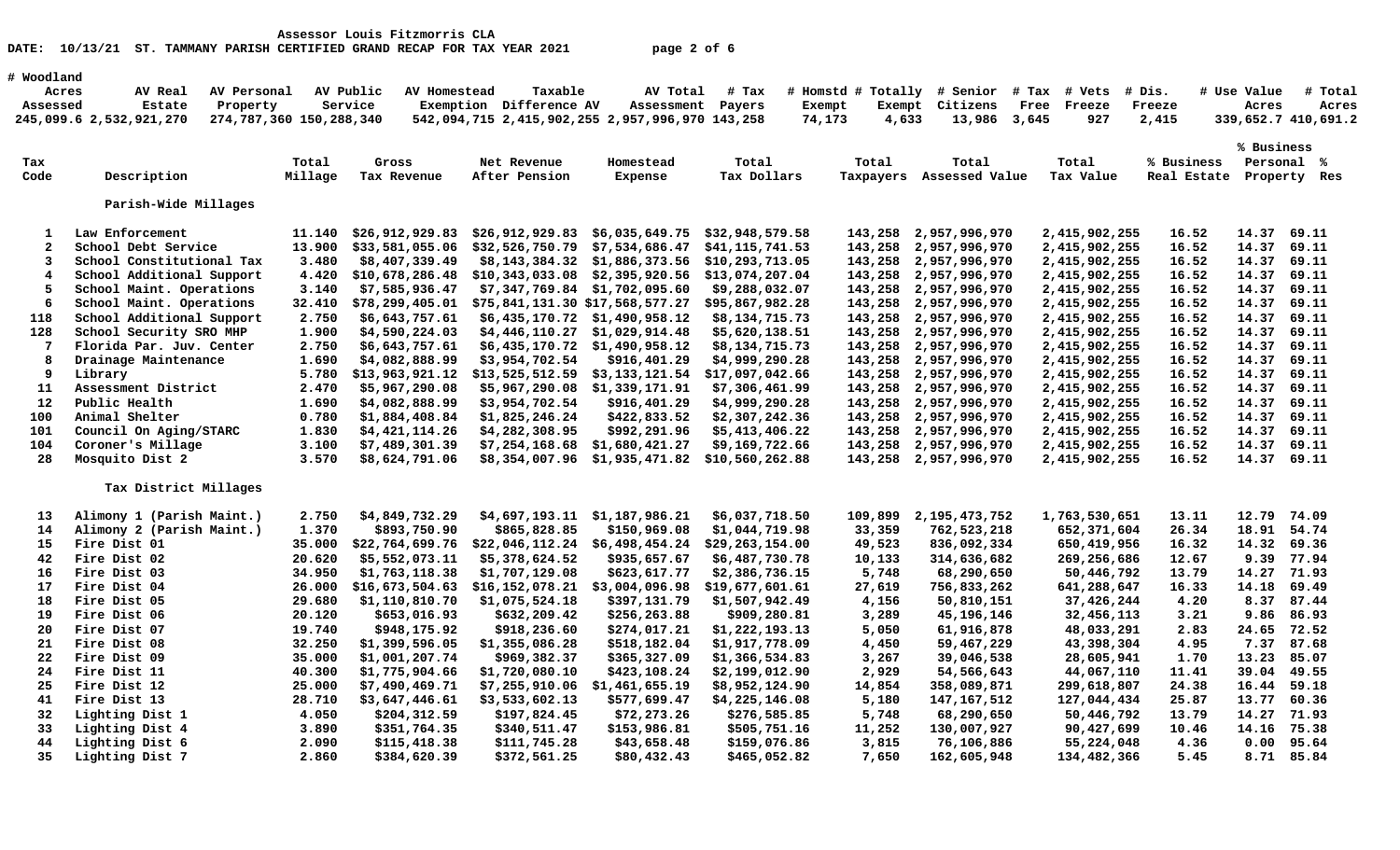|      |                                  |         |                |                |                |                |                         |                |               |             | % Business     |              |
|------|----------------------------------|---------|----------------|----------------|----------------|----------------|-------------------------|----------------|---------------|-------------|----------------|--------------|
| Tax  |                                  | Total   | Gross          | Net Revenue    | Homestead      | Total          | Total                   | Total          | Total         | % Business  | Personal %     |              |
| Code | Description                      | Millage | Tax Revenue    | After Pension  | Expense        | Tax Dollars    | Taxpayers               | Assessed Value | Tax Value     | Real Estate |                | Property Res |
| 47   | Northshore Harbor Center         | 0.300   | \$208,373.52   | \$201,797.78   | \$58,852.63    | \$267,226.15   | 52,457                  | 890,742,357    | 694,570,446   | 16.02       | 15.83          | 68.15        |
| 109  | Rec. Dist 1 Special              | 6.050   | \$330,646.21   | \$320,286.15   | \$66,701.79    | \$397,348.00   | 2,393                   | 65,676,204     | 54,652,246    | 29.11       | 17.16 53.73    |              |
| 115  | Rec. Dist 1 Special 2            | 3.270   | \$188,848.15   | \$182,998.20   | \$13,963.87    | \$202,812.02   | 850                     | 62,021,142     | 57,751,698    | 50.00       | 18.14 31.86    |              |
| 29   | Recreation Dist 01               | 6.750   | \$4,328,704.14 | \$4,193,333.45 | \$779,979.12   | \$5,108,683.26 | 27,619                  | 756,833,262    | 641,288,647   | 16.33       | 14.18          | 69.49        |
| 43   | Recreation Dist 04               | 10.610  | \$428,657.31   | \$415,057.46   | \$147,116.70   | \$575,774.01   | 4,733                   | 54,266,262     | 40,401,133    | 16.33       | 14.69          | 68.98        |
| 110  | Recreation Dist 06               | 10.260  | \$332,999.74   | \$322,389.16   | \$130,676.75   | \$463,676.49   | 3,289                   | 45, 196, 146   | 32,456,113    | 3.21        | 9.86           | 86.93        |
| 45   | Recreation Dist 11               | 9.230   | \$714,605.93   | \$691,885.73   | \$262,558.66   | \$977,164.59   | 6,978                   | 105,867,865    | 77,421,940    | 10.56       | 7.38           | 82.06        |
| 46   | Recreation Dist 12               | 10.000  | \$374,590.44   | \$362,691.14   | \$133,882.06   | \$508,472.50   | 4,157                   | 50,850,451     | 37,459,044    | 4.19        | 8.36           | 87.45        |
| 48   | Recreation Dist 14               | 9.210   | \$3,656,449.11 | \$3,542,256.43 | \$603,272.07   | \$4,259,721.18 | 15,312                  | 462, 511, 623  | 397,008,549   | 17.00       | 10.77          | 72.23        |
| 63   | Slidell Hospital District        | 6.750   | \$5,353,103.93 | \$5,184,099.88 | \$1,538,408.23 | \$6,891,512.16 | 63,255                  | 1,020,949,885  | 793,050,529   | 15.07       | 16.27          | 68.66        |
| 40   | Timberland Fire Protectio        | 0.080   | \$16,613.78    | \$16,613.78    | \$4,124.10     | \$20,737.88    | 16,616                  | 345,001,020    | 293,449,472   | 24.53       | 0.02           | 75.45        |
| 26   | Water Dist 2                     | 5.020   | \$142,987.74   | \$138,467.76   | \$43,135.00    | \$186,122.74   | 2,377                   | 37,076,583     | 28,483,634    | 16.89       | 9.31 73.80     |              |
|      | City Millages                    |         |                |                |                |                |                         |                |               |             |                |              |
|      |                                  |         |                |                |                |                |                         |                |               |             |                |              |
| 52   | City Of Covington                | 20.010  | \$3,288,552.97 | \$3,288,552.97 | \$0.00         | \$3,288,552.97 | 7,019                   | 164, 345, 464  | 142,302,320   | 23.66       | 14.18          | 62.16        |
| 53   | City Of Mandeville               | 8.860   | \$2,015,791.73 | \$2,015,791.73 | \$0.00         | \$2,015,791.73 | 7,191                   | 227,515,864    | 203, 925, 762 | 25.23       | 14.78          | 59.99        |
| 51   | City Of Slidell                  | 26.090  | \$7,539,631.34 | \$7,539,631.34 | \$0.00         | \$7,539,631.34 | 15,071                  | 288,985,453    | 238,184,533   | 32.53       | 21.70          | 45.77        |
| 55   | Town Of Abita Springs            | 15.250  | \$393,189.87   | \$393,189.87   | \$0.00         | \$393,189.87   | 1,757                   | 25,782,901     | 18,987,533    | 10.16       | 8.04 81.80     |              |
| 54   | Town Of Madisonville             | 8.550   | \$146,174.82   | \$146,174.82   | \$0.00         | \$146,174.82   | 737                     | 17,096,446     | 15,026,181    | 16.54       | 13.16 70.30    |              |
| 56   | Town Of Pearl River              | 9.500   | \$368,573.00   | \$368,573.00   | \$0.00         | \$368,573.00   | 1,427                   | 38,797,090     | 33,945,275    | 13.25       | 52.18          | 34.57        |
|      | Misc. Fees Including Parcel Fees |         |                |                |                |                |                         |                |               |             |                |              |
|      |                                  |         |                |                |                |                |                         |                |               |             |                |              |
| 70   | Drain Dist 5 Phase I Acr         | 300,000 | \$78,300.00    | \$78,300.00    | \$0.00         | \$78,300.00    | 483                     | 14, 355, 170   | 11,381,420    | 1.60        | 0.00           | 98.40        |
| 80   | Drain Dist II Phase II Ac        | 295.500 | \$68,940.15    | \$68,940.15    | \$0.00         | \$68,940.15    | 54                      | 4,699,636      | 4,692,136     | 38.45       | 0.00 61.55     |              |
| 97   | Drainage Dist. 4                 | 135.000 | \$167,670.00   | \$167,670.00   | \$0.00         | \$167,670.00   | 1,242                   | 18,024,209     | 10,857,552    | 0.00        | 0.00 100.00    |              |
| 98   | Lighting Dist. 11                | 25.000  | \$5,100.00     | \$5,100.00     | \$0.00         | \$5,100.00     | 204                     | 3,662,527      | 2,307,637     | 0.00        | 0.00 100.00    |              |
| 99   | Lighting Dist. 14                | 150.000 | \$22,350.00    | \$22,350.00    | \$0.00         | \$22,350.00    | 149                     | 2,884,671      | 1,815,921     | 0.00        | 0.00 100.00    |              |
| 96   | Lighting Dist. 9                 | 32.000  | \$82,528.00    | \$82,528.00    | \$0.00         | \$82,528.00    | 2,585                   | 59,882,144     | 44,108,340    | 8.49        | $0.00$ $91.51$ |              |
| 61   | LTC Assmnt Fee Others            | 0.300   | \$12,110.99    | \$12,110.99    | \$0.00         | \$12,110.99    | 303                     | 44,570,867     | 44,570,867    | 0.00        | 100.00         | 0.00         |
| 60   | LTC Assmnt Fee Public Ser        | 0.400   | \$60,115.31    | \$60,115.31    | \$0.00         | \$60,115.31    | 215                     | 150,288,340    | 150,288,340   | 0.00        | 100.00         | 0.00         |
| 95   | Road Lighting Dist 10            | 50.000  | \$1,600.00     | \$1,600.00     | \$0.00         | \$1,600.00     | 32                      | 906,226        | 696,226       | 0.00        | 0.00 100.00    |              |
| 126  | Covington Demolition             | 0.000   | \$9,870.00     | \$9,870.00     | \$0.00         | \$9,870.00     | $\overline{a}$          | 7,500          | 7,500         | 0.00        | 0.00 100.00    |              |
| 123  | Covington Tree Removal           | 0.000   | \$7,760.00     | \$7,760.00     | \$0.00         | \$7,760.00     | $\overline{\mathbf{3}}$ | 41,378         | 33,878        | 0.00        | 0.00 100.00    |              |
| 106  | Fire Dist. 1 Parcel Fee          | 39.000  | \$1,368,978.00 | \$1,368,978.00 | \$0.00         | \$1,368,978.00 | 35,102                  | 687, 513, 312  | 501,962,329   | 18.11       | 0.00 81.89     |              |
| 122  | Lakeshore Village Dev. Di        | 0.000   | \$3,403,289.00 | \$3,403,289.00 | \$0.00         | \$3,403,289.00 | 1,281                   | 22,821,629     | 17,539,132    | 0.00        | 0.00 100.00    |              |
| 121  | Parish Blighted                  | 0.000   | \$3,820.00     | \$3,820.00     | \$0.00         | \$3,820.00     | $\mathbf{1}$            | 11,952         | 11,952        | 0.00        | 0.00 100.00    |              |
| 113  | Parish Code Enforcement          | 0.000   | \$3,950.00     | \$3,950.00     | \$0.00         | \$3,950.00     | 5                       | 62,955         | 52,096        | 0.00        | 0.00 100.00    |              |
| 108  | Sb-Drg Ds 2 of Grv Drg Ds        | 250.000 | \$121,500.00   | \$121,500.00   | \$0.00         | \$121,500.00   | 486                     | 16,723,828     | 13,408,828    | 0.00        | 0.00 100.00    |              |
| 120  | Slidell Demolition               | 0.000   | \$4,948.80     | \$4,948.80     | \$0.00         | \$4,948.80     | $\mathbf{1}$            | 2,000          | 2,000         | 0.00        | 0.00 100.00    |              |
| 119  | Slidell Grass Cutting            | 0.000   | \$2,237.04     | \$2,237.04     | \$0.00         | \$2,237.04     | $\overline{\mathbf{3}}$ | 28,086         | 20,586        | 0.00        | 5.66 94.34     |              |
| 111  | Sub-Drainage Dist. 3 of G        | 200.000 | \$60,400.00    | \$60,400.00    | \$0.00         | \$60,400.00    | 302                     | 10,434,918     | 8,413,668     | 2.35        | $0.03$ 97.62   |              |

 **\$340,752,880.44 \$331,688,287.95 \$73,278,437.35 \$414,031,317.79 TOTAL**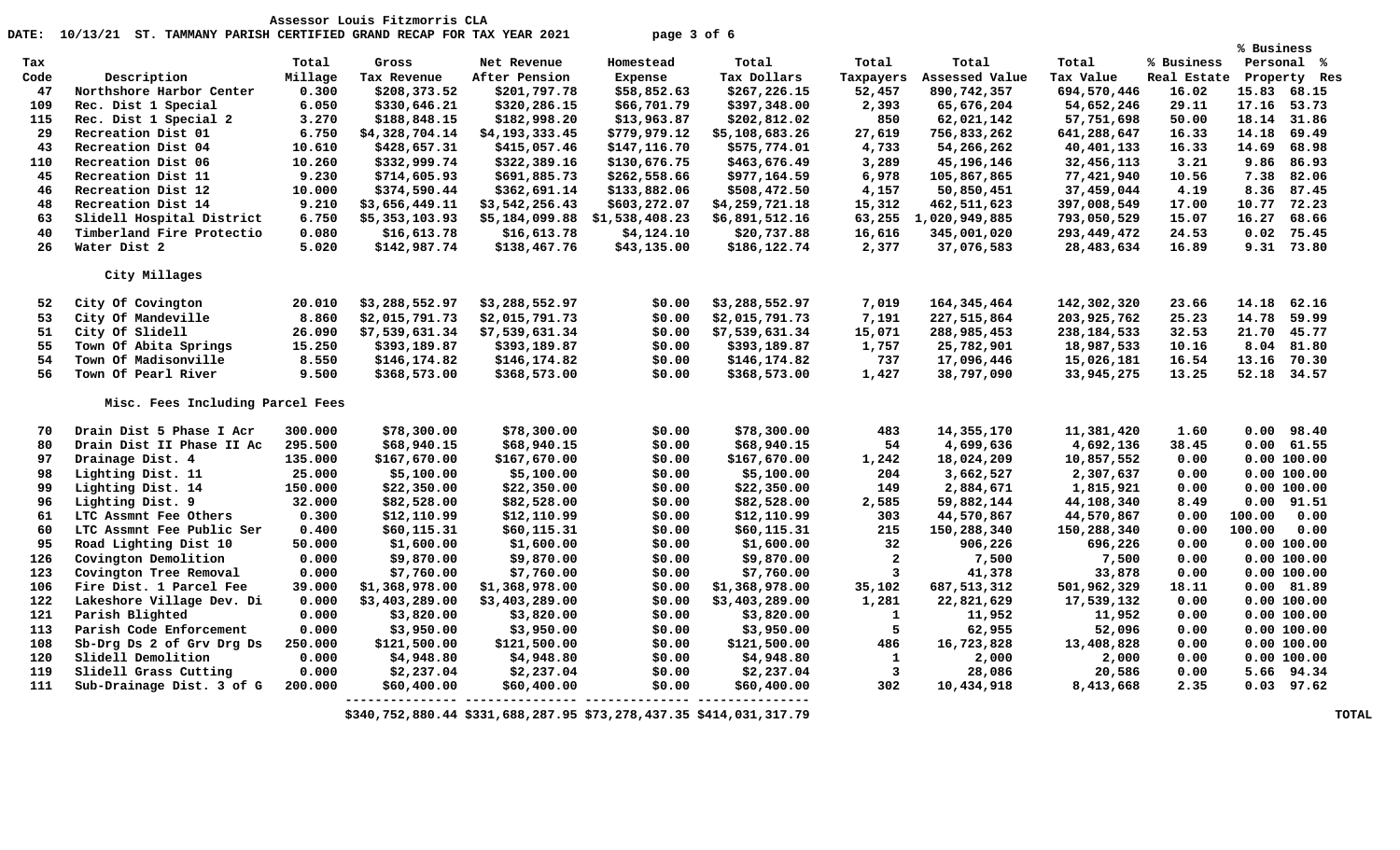**Personal Property Accounts: 15,153 Imp. Commercial R/E Accounts: 4,257 Unimp. Commercial R/E Accounts: 1,827 Imp. Res. R/E Accounts: 95,754 Unimp. Res. R/E Accounts: 26,052** 

**Use Value Accounts: 12,549 Woodland Acres/AV: 245,099.60 / \$6,617,461 Agriculture Acres/AV: 34,019.30 / \$1,190,085 Horticulture Acres/AV: 1,820.00 / \$62,896 Marsh Acres/AV: 58,713.80 / \$228,440** 

**Average/Median Assessed Value of Homestead Exempt Property: \$20,985 / \$18,202 Average/Median Assessed Value of Homestead Exempt Property No Seniors or Disability: \$22,642 / \$19,745** 

**Average/Median Assessed Value of Improved Commercial Property: \$106,048 / \$44,691 Average/Median Assessed Value of Apartments: \$700,700 / \$192,000** 

**Average/Median Assessed Value of ITEP BPP: \$426,954 / \$134,510 ITEP BPP Total Assessed Value: \$3,415,630 Taxes saved by ITEP BPP: \$467,668 Number of ITEP BPP Properties: 8 Average/Median Assessed Value of ITEP RE: \$425,169 / \$47,782 ITEP RE Total Assessed Value: \$3,401,350 Taxes saved by ITEP RE: \$487,312 Number of ITEP RE Properties: 8 Average/Median Assessed Value of Restoration Tax Abatement: \$47,916 / \$7,830 Restoration Tax Abatement Total Assessed Value: \$527,080 Taxes saved by Restoration Tax Abatement: \$65,019 Number of Restoration Tax Abatement Properties: 11** 

**Senior Taxes: \$15,607,687.61 New Senior Taxes: \$23,487,246.33 Taxes Saved by Senior Freeze: \$7,879,558.72 Disability Taxes: \$1,613,884.31 New Disability Taxes: \$2,576,151.06 Taxes Saved by Disability Freeze: \$962,266.75 Veteran's Taxes: \$875,443.92 Taxes Without Vet's Preference: \$2,845,059.99 Taxes Saved by Vet's Pref.: \$1,969,616.07** 

**Developer Taxes: \$304,615.21 Taxes Without Developer's Rate: \$961,876.72 Taxes Saved by Developers: \$657,261.51 Investor Taxes: \$3,043,689.12 Taxes Without Investor's Rate: \$4,351,536.80 Taxes Saved by Investors: \$1,307,847.68** 

**Surviving Spouse Taxes: \$.00 Taxes Without Surviving Spouse Exemption: \$5,173.61 Taxes Saved by Surviving Spouse Exemption: \$5,173.61**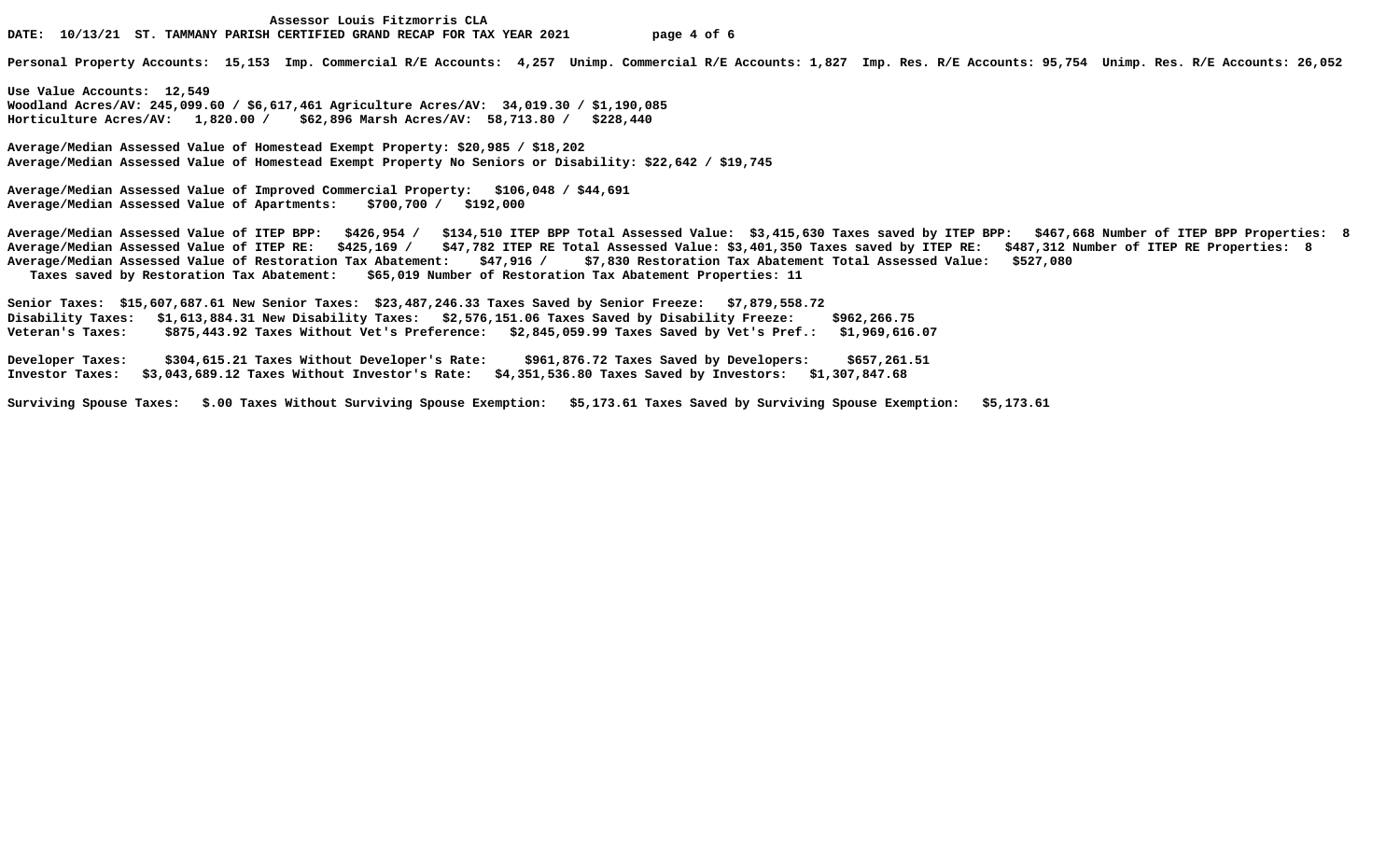## DATE: 10/13/21 ST. TAMMANY PARISH CERTIFIED GRAND RECAP FOR TAX YEAR 2021 **page 5 of 6**

|              | Top 50 Taxpayers               | Taxes           | Taxable                                            | ℁    | Tax                  | % Inventory Tax |
|--------------|--------------------------------|-----------------|----------------------------------------------------|------|----------------------|-----------------|
|              |                                | Due             | Assessed Value of Total                            |      | on Inventory         | of Total Tax    |
| 1            | CENTRAL LA ELEC CO             | \$6,907,597.59  | 48,675,270                                         | 1.65 | \$0.00               | .00             |
| $\mathbf{2}$ | FLORIDA MARINE LLC             | \$2,316,991.10  | 17,460,370                                         | .59  | \$0.00               | .00             |
| 3            | ATMOS ENERGY CORPORATION       | \$2,226,316.21  | 15, 575, 120                                       |      | \$0.00<br>.53        | .00             |
| 4            | ASSOCIATED WHOLESALE GROCERS   | \$2,154,119.17  |                                                    |      | $.47$ \$1,925,193.38 | 89.37           |
| 5            | TRI STATES NGL PIPELINE LLC    | \$1,590,432.61  | 13,895,750<br>12,272,490                           | .41  | \$0.00               | $.00 \,$        |
| 6            | CHEVRON USA INC                | \$1,465,082.81  | 11,471,642                                         | .39  | \$0.00               | .00             |
| 7            | PARKWAY PIPELINE LLC           |                 |                                                    | .33  | \$0.00               | .00             |
| 8            | BELL SOUTH COMMUNICATIONS      |                 | $$1,292,565.41$<br>$$1,288,333.10$<br>$$9,123,520$ | .31  | \$0.00               | .00             |
| 9            | WASH-ST TAMM ELEC COOP         | \$1,008,341.06  | 7,433,800                                          | .25  | \$0.00               | .00             |
| 10           | UTILITIES INC OF LOUISIANA     |                 |                                                    | .24  | \$0.00               | .00             |
| 11           | NORTHSHORE RESIDENTIAL ASSOC   |                 |                                                    | .24  | \$0.00               | .00             |
| 12           | CAPITAL ONE N A                |                 | \$1,018,378.09 7,006,520                           |      | .24<br>\$0.00        | .00             |
| 13           | SPECTRUM GULF COAST LLC        | \$893,969.00    |                                                    | .22  | \$0.00               | .00             |
| 14           | <b>RESOURCE BANK</b>           | \$903,200.18    | 6,617,370<br>6,439,015                             | .22  | \$0.00               | .00             |
| 15           | ENTERGY LA INC                 |                 | $$825,405.79$ 6,170,640                            | .21  | \$0.00               | .00             |
| 16           | FREMAUX TOWN CENTER SPE LLC    |                 |                                                    | .20  | \$0.00               | .00             |
| 17           | RIVER CHASE SHOPPING CENTER LL |                 |                                                    | .20  | \$0.00               | .00             |
| 18           | <b>REGIONS BANK</b>            |                 |                                                    |      | .20<br>\$0.00        | .00             |
| 19           | JP MORGAN CHASE BANK           | \$830,372.18    | 5,716,855                                          |      | .19<br>\$0.00        | .00             |
| 20           |                                |                 |                                                    | .19  | \$0.00               | .00             |
| 21           | SOUTHERN NATURAL GAS           |                 | \$804,476.74 5,640,950<br>\$616,703.08 4,661,399   | .16  | \$0.00               | .00             |
| 22           | EPIC DEVELOPMENT INC           |                 | 3,795,020                                          |      | \$3,645.38           |                 |
|              | AT & T MOBILITY LLC            | \$515,503.81    |                                                    | .13  |                      | .71             |
| 23           | MECHANICAL EQUIPMENT CO INC    |                 |                                                    | .13  | \$430,487.00         | 85.94           |
| 24           | STIRLING MEDICAL LACOMBE LLC   |                 | \$446,885.40 3,588,000                             | .12  | \$0.00               | .00             |
| 25           | TDG NORTHSHORE LLC             |                 |                                                    | .12  | \$0.00               | .00             |
| 26           | PREMIER CENTRE LLC             |                 | $$499,454.49$ 3,573,147                            | .12  | \$0.00               | .00             |
| 27           | BB MINI STORAGE INC            |                 |                                                    | .12  | \$0.00               | .00             |
| 28           | CYPRESS BEND REAL ESTATE DEVEL |                 |                                                    | .11  | \$0.00               | .00             |
| 29           | CHENIER PROPERTY PARTNERS LLC  | \$459,582.65    | 3,287,900                                          | .11  | \$0.00               | .00             |
| 30           | VERIZON WIRELESS/CELLCO PARTNE |                 | \$411,319.85 3,097,346<br>\$511,691.72 3,076,500   | .10  | \$5,840.81           | 1.42            |
| 31           | SC3 FREMAUX LLC                |                 |                                                    | .10  | \$0.00               | .00             |
| 32           | LAKEVIEW MEDICAL CENTER LLC    | \$396,230.22    | 2,982,445                                          | .10  | \$80,243.92          | 20.25           |
| 33           | SC3 RIVER CHASE LLC            | \$373,196.61    | 2,884,500<br>2,869,200                             | .10  | \$0.00               | .00             |
| 34           | MAGNOLIA WATER UOC             | \$415,632.31    | 2,869,200                                          | .10  | \$0.00               | .00             |
| 35           | CX REAGAN CROSSING LLC         | \$333,329.06    | 2,820,520                                          | .10  | \$0.00               | .00             |
| 36           | WAL-MART REAL ESTATE BUSINESS  | \$464,064.85    | 2,789,657                                          | .09  | \$0.00               | .00             |
| 37           | CMF PELICAN POINTE LLC         |                 | \$463,628.13 2,787,500<br>\$354,890.78 2,682,470   | .09  | \$0.00               | .00             |
| 38           | MANDEVILLE LAKE LLC            |                 |                                                    | .09  | \$0.00               | .00             |
| 39           | ROOMS TO GO LOUISIANA CORPORAT | \$410,130.21    | 2,645,660                                          | .09  | \$387,210.51         | 94.41           |
| 40           | BAYOU METAL SUPPLY LLC         | \$372,606.24    | 2,631,400<br>2,625,500                             | .09  | \$298,216.68         | 80.04           |
| 41           | AMG NORTHPARK LLC              | \$327,006.03    |                                                    | .09  | \$0.00               | .00             |
| 42           | AMG 28 PARK LLC                | \$328,916.11    | 2,518,500                                          | .09  | \$0.00               | .00             |
| 43           | BSREP II CYPRESS COVINGTON OWN | \$323,833.74    | 2,502,966                                          | .08  | \$0.00               | .00             |
| 44           | ARCOSA MARINE PRODUCTS INC     | \$317,501.11    | 2,454,020                                          | .08  | \$196,314.74         | 61.83           |
| 45           | AMG BOTANICA LLC               | \$336, 240.79   | 2,405,500                                          | .08  | \$0.00               | .00             |
| 46           | <b>BANNER FORD</b>             | \$310,820.33    | 2,349,360                                          | .08  | \$297,414.37         | 95.69           |
| 47           | DIVERSIFIED FOODS & SEASONINGS | \$314,511.40    | 2,289,070                                          | .08  | \$123,948.45         | 39.41           |
| 48           | LOOP LLC                       | \$285,305.17    | 2,241,677                                          | .08  | \$0.00               | .00             |
| 49           | HORTON, D R INC-GULF COAST     | \$2,504,229.28  | 2,220,799                                          | .08  | \$0.00               | .00             |
| 50           | PPQ NORTHSHORE LLC             | \$302,846.41    | 2,203,000                                          | .07  | \$0.00               | .00             |
| TOTAL        |                                | \$44,364,822.96 | 303,733,816                                        |      | 10.27 \$4,276,486.74 | 9.64            |